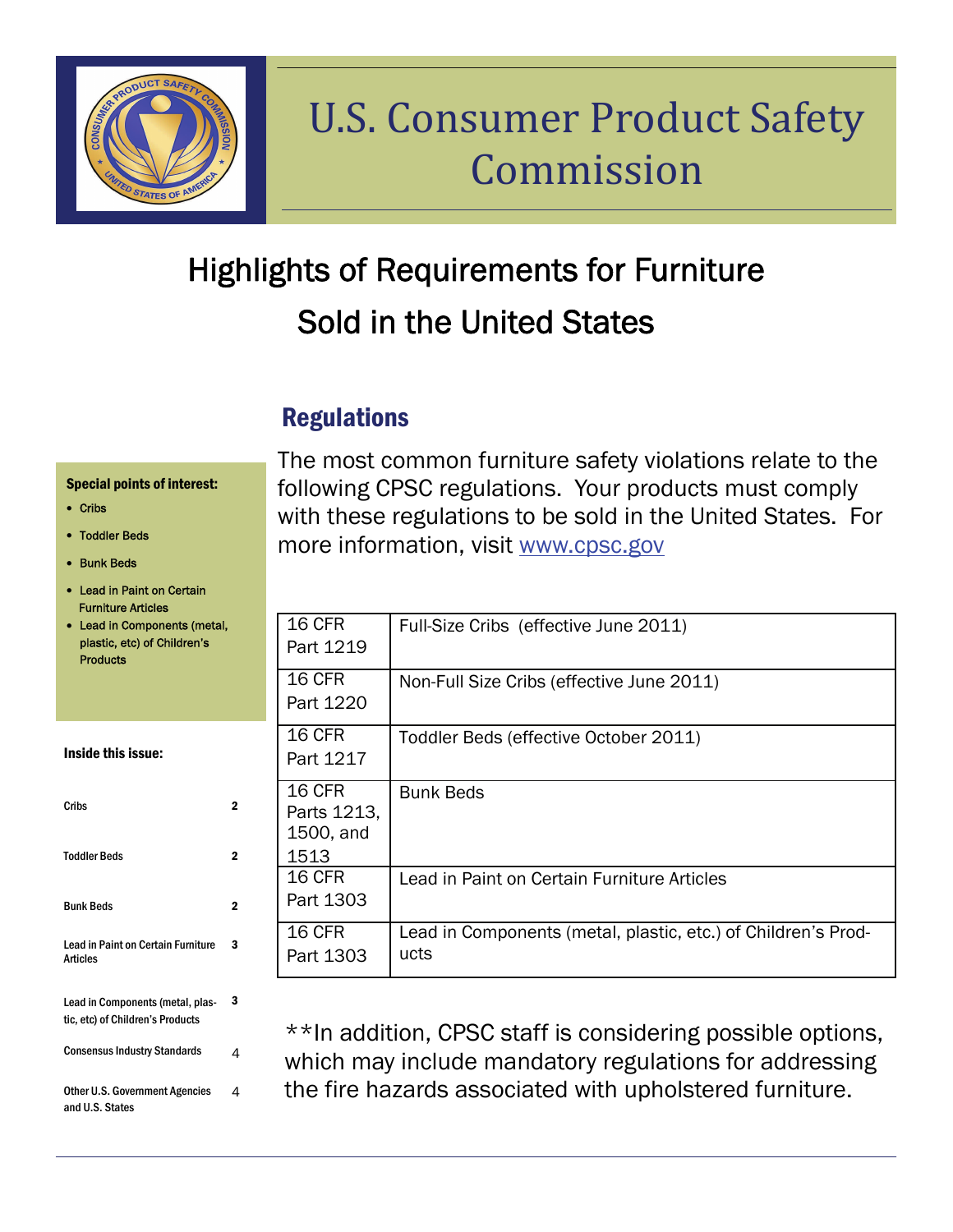### **Cribs**



The CPSC issued new mandatory requirements effective June 2011 for all sizes of cribs. The following are some of the mandatory requirements:

#### Specific Dimensions

- Interior dimensions
- Rail height
- Crib slats

#### Spacing of Crib Compo-

#### nents

• Distance between crib slats

### Toddler Beds

mandatory requirements for toddler beds effective October 2011. The requirements reference ASTM standard F1821-09 Standard Consumer Safety Specification for Toddler Beds with some important changes:

#### **Hardware**

- Sufficient strength
- Must prevent mechanical hazard
- Requires fastener / attachment hardware locking devices

#### Construction and Finishing

- Strength of wood components, with and without an applied force
- Prevention of fall hazards
- Paint and coating requirements
- Stronger mattress

### support

#### Assembly Instructions

 Complete and easy to understand

#### Identifying marks, warning statement and compliance declaration

- Identification of the manufacturer, importer, distributor, and/or seller
- Cautionary language Record keeping

#### Third party testing is required.



Change warning labels to address entrapment and strangulation hazards separately



### Bunk Beds

#### **Guardrails**

#### The following are some of the mandatory requirements for bunk beds:

- Must have at least two upper bunk guardrails no less than 5 inches above top of mattress.
- Guardrail on side next to wall must run full length.
- Guardrail on side away from wall cannot have opening greater than 15 inches between it and

end structures.

 Wedge block must not pass through any spaces in and below guardrail.

#### End Structures

- Top of each end must be at least 5 inches above top of mattress for at least half distance.
- Wedge block must not pass through any opening in upper bunk.
- Wedge block must not pass through any opening in lower bunk unless it also permits passage of 9-inch diameter sphere.
- Openings that permit passage of sphere must be tested for neck entrapment.

Third party testing is re**quired** 

The CPSC issued new

Height requirement for Guardrails

New performance test to address guardrail structural issues

New performance requirements for spindle/slat strength of guardrails, side rails,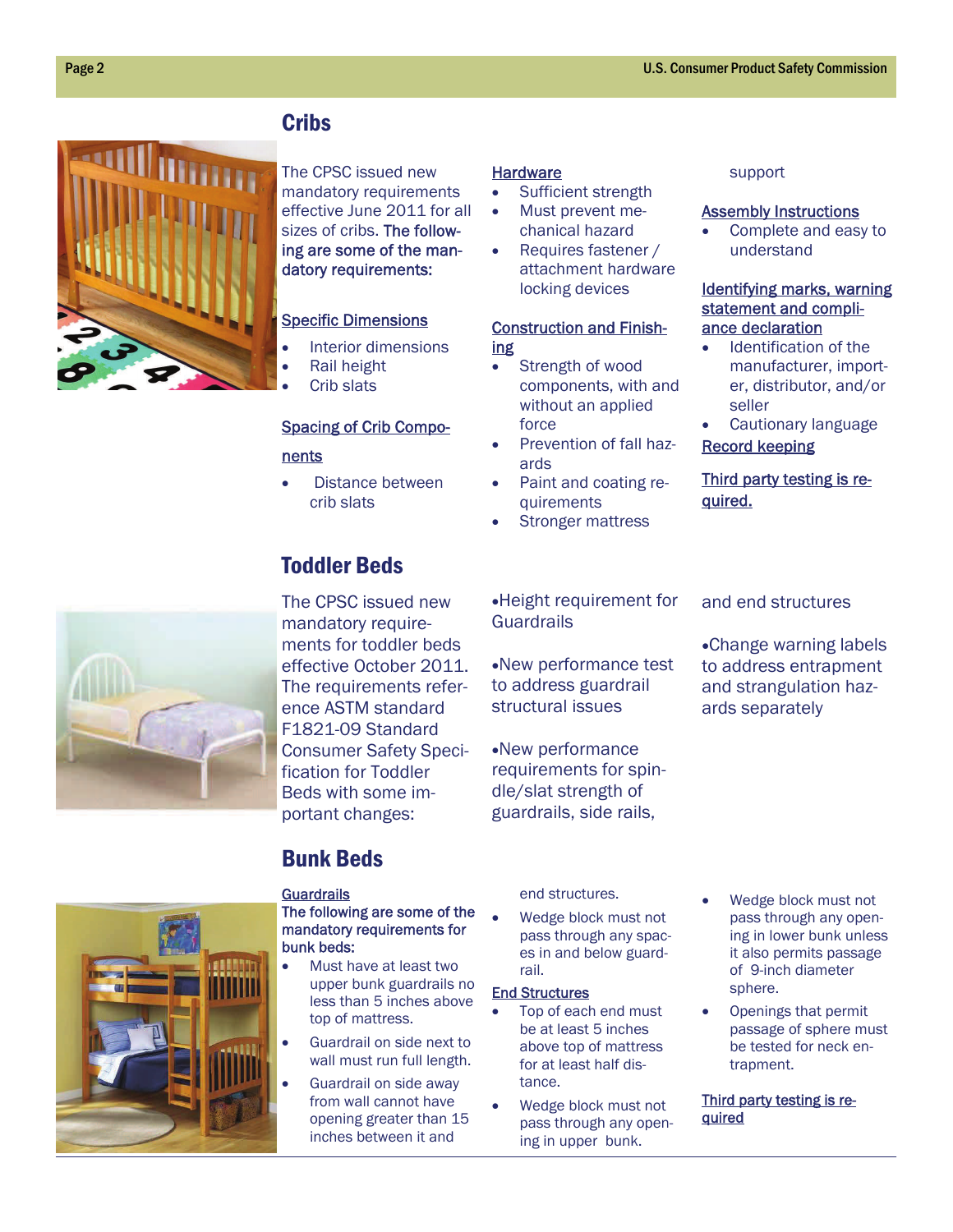### Lead

The CPSC regulates lead in consumer products, especially children's products. The Consumer Product Safety Improvement Act of 2008 (CPSIA) establishes new lead content limits for children's products and a lower lead limit for lead in paint and similar surface coatings on all consumer furniture and children's products. The following are some of the mandatory requirements related to lead in furniture:

### Lead in Paint on Certain Furniture Articles

- Limit 90 ppm (0.009%) lead in paint and similar surface coatings
- Applies to furniture that is consumer product, but not appliances, such as ranges, refrigerators, clothes washers, etc.
- Children's furniture requires certification based on third party testing for lead in paint and similar surface coatings as well as requirements (below) for lead in component materials. Other furniture requires General Conformity Certification for lead in paint and similar surface coatings.

### Lead in Components (metal, plastic, etc.) of Children's Products

- Lead content limit for children's products: 100 ppm (for most products)
- Children's furniture must meet lead limit in accessible materials
- Children's furniture requires certification based on third party testing for lead content in accessible component materials (as well as for lead in paint and similar surface coatings as described above). Other furniture requires General Conformity Certification for lead only in paint and similar surface coatings.